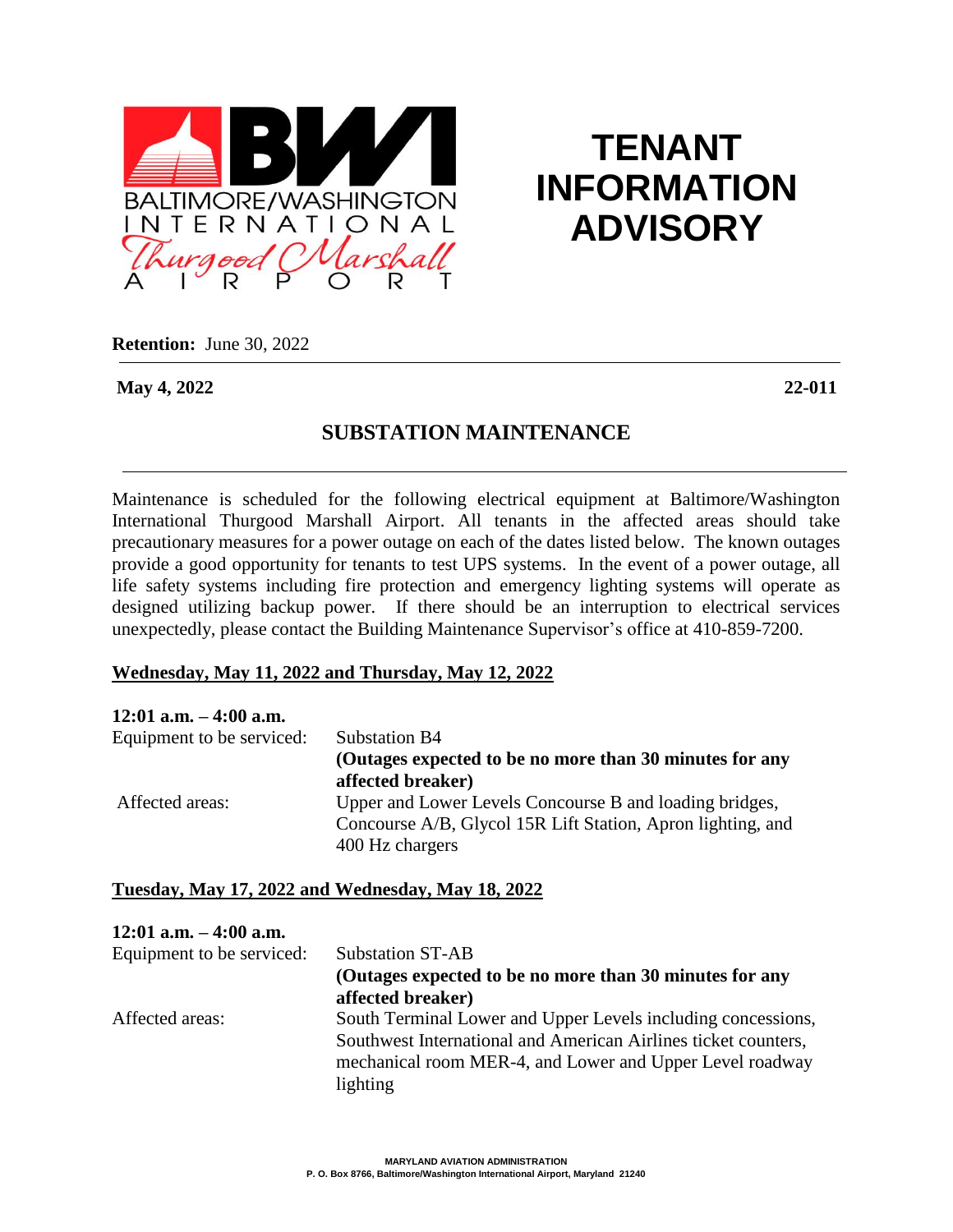## **Tuesday, May 24, 2022 and Wednesday, May 25, 2022**

#### **12:01 a.m. – 4:00 a.m.**

| Equipment to be serviced: | <b>Substation ST-TU</b>                                        |
|---------------------------|----------------------------------------------------------------|
|                           | (Outages expected to be no more than 30 minutes for any        |
|                           | affected breaker)                                              |
| Affected areas:           | Central Terminal Lower and Upper Levels including concessions, |
|                           | pedestrian tunnel, mechanical room, Central Terminal           |
|                           | elevators and escalators, and Hourly Garage moving walkways on |
|                           | Levels 1 and 6                                                 |

#### **Thursday, May 26, 2022 and Friday, May 27, 2022**

| $12:01$ a.m. $-4:00$ a.m.<br>Equipment to be serviced | Substation ST-BC                                                                                                                                                                                                                                                                  |
|-------------------------------------------------------|-----------------------------------------------------------------------------------------------------------------------------------------------------------------------------------------------------------------------------------------------------------------------------------|
|                                                       | (Outages expected to be no more than 30 minutes for any                                                                                                                                                                                                                           |
|                                                       | affected breaker)                                                                                                                                                                                                                                                                 |
| Affected areas:                                       | Concourse C Upper and Lower Level Gates C1 through<br>C4 lighting and power, space frame lighting from South to North<br>Terminal, Upper Level concessions from Central Terminal to<br>Gate C2 including Firkin & Flyer, and Southwest International<br>baggage in South Terminal |
| $2:00$ a.m. $-2:45$ a.m.                              |                                                                                                                                                                                                                                                                                   |
| Equipment to be serviced:                             | Substation ST-BC (South side) TSA Breaker Only                                                                                                                                                                                                                                    |
|                                                       | (Outages expected to be no more than 30 minutes for any<br>affected breaker)                                                                                                                                                                                                      |
| Affected areas:                                       | TSA Southwest Transfer Room ST103E and American baggage<br>screening Room ST109B                                                                                                                                                                                                  |

#### **Tuesday, May 31, 2022 and Wednesday, June 1, 2022**

## **12:01 a.m. – 4:00 a.m.**

| Equipment to be serviced: | Substation PG-1                                            |
|---------------------------|------------------------------------------------------------|
|                           | (Outages expected to be no more than 30 minutes for any    |
|                           | affected breaker)                                          |
| Affected areas:           | Parking Administration Building toll booths and all levels |
|                           | of Hourly Garage including employee parking area and sky   |
|                           | bridges                                                    |